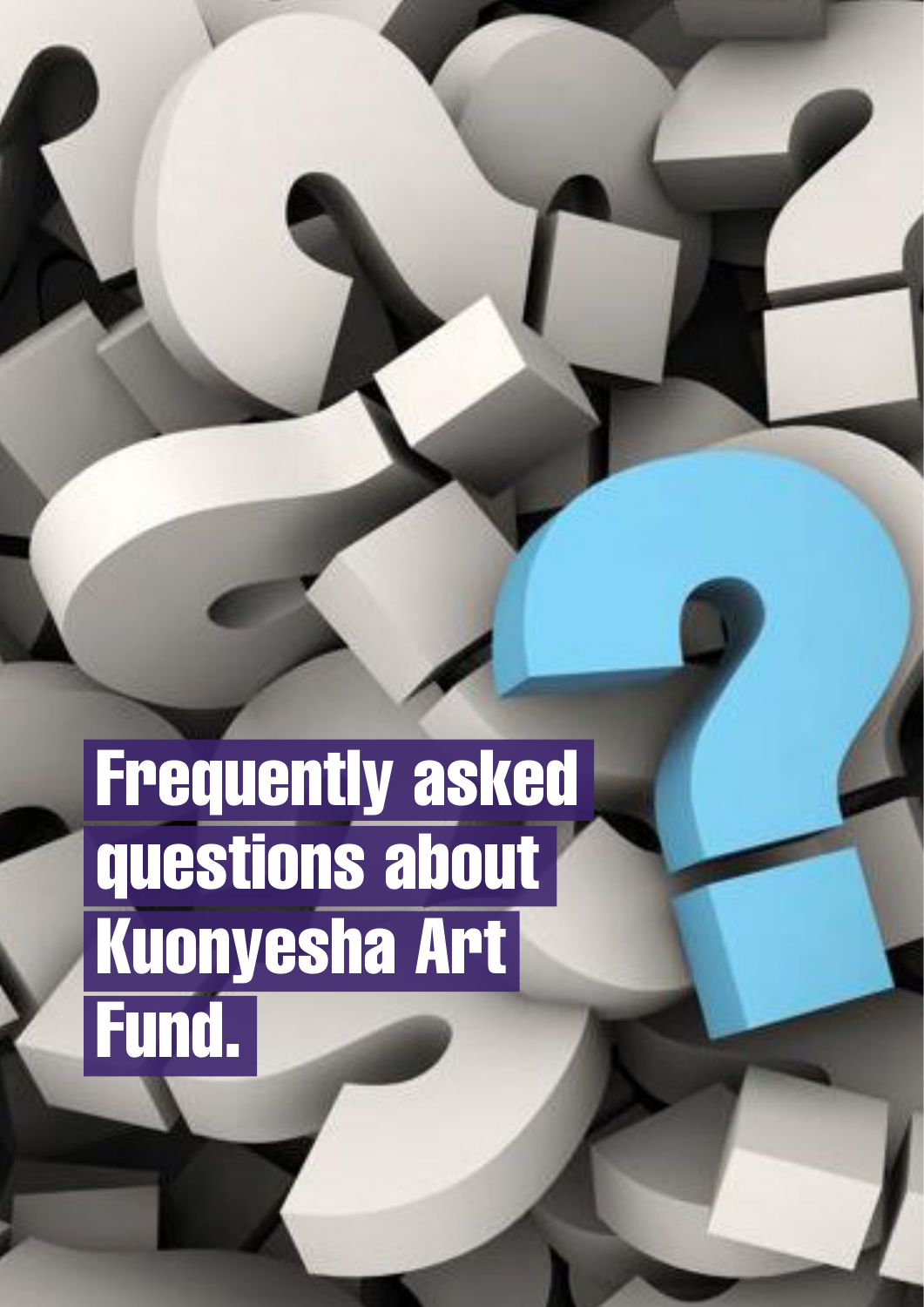# **1. How do I apply for the funds?**

In order to apply for a grant from the Kuonyesha Art Fund you will need to complete an application form online on https://civfund.smartsimple.com access the form.

We strongly recommend that applicants read the eligibility criteria, application deadlines and any specific requirements on the website. This will save you a lot of time (and headaches!).

#### **2. Is the money/funds given refundable?**

The grant funds are availed to the selected artists for the full benefit of the artists' art project. Therefore, the funds should be used entirely for this purpose only. Should an applicant fail to account for the funds in line with the art project as applied for, they will be expected to refund it.

#### **3. Is there an age limit?**

Kuonyesha Art Fund respects and acknowledges artists of all ages. However, artists below 18 years of age will need to be accompanied by an adult.

# **4. Does my project have to be new? Does it have to be big?**

No. Projects do not have to be new. Excellent existing projects can be just as competitive as new activities; as long as the applicant is the authentic owner of the idea.

Projects do not need to be big either; we welcome small projects that can make a difference in their community or field.

### **5. Who maintains the copyright to the artworks during and after the grant phase?**

All copyrights are maintained by the artist.

#### **6. Can an artist apply more than once?**

Artists are invited to apply only once; for one specific arts field per grant cycle.

# **7. Can an artist apply under several art disciplines?**

Artists are invited to apply for only one specific arts field per grant cycle.

#### **8. Can a registered organization apply?**

Kuonyesha Art Fund aims to equip artists starting from the individual artists and therefore only individual artists are eligible for now.

# **9. If the artist fails to complete the art project, do they have to refund the funds?**

Should an artist fail to complete their art project due to illness or any natural disaster, they should contact the Kuonyesha administration to plan on a rescheduling.